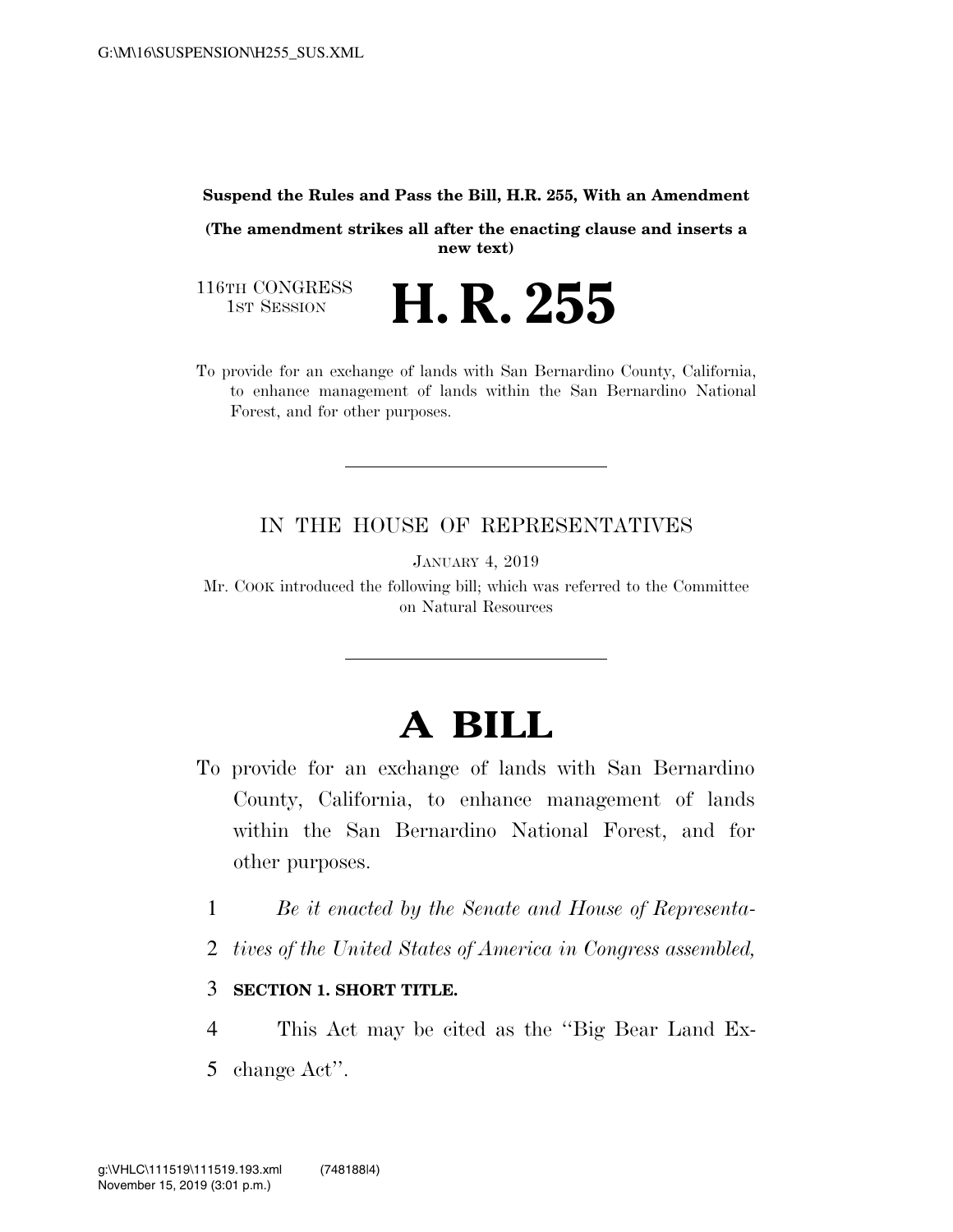## **SEC. 2. DEFINITIONS.**

In this Act:

| 3              | (1) COUNTY.—The term "County" means the                     |
|----------------|-------------------------------------------------------------|
| $\overline{4}$ | County of San Bernardino, California.                       |
| 5              | (2) FEDERAL LAND.—The term "Federal land"                   |
| 6              | means the approximately 73 acres of Federal land            |
| 7              | administered by the Forest Service generally de-            |
| 8              | picted as "Federal Land Proposed for Exchange" on           |
| 9              | the Map.                                                    |
| 10             | (3) NON-FEDERAL LAND.—The term "non-Fed-                    |
| 11             | eral land" means the approximately 71 acres owned           |
| 12             | by the County generally depicted as "Non-Federal"           |
| 13             | Land Proposed for Exchange" on the Map.                     |
| 14             | (4) SECRETARY.—The term "Secretary" means                   |
| 15             | the Secretary of Agriculture.                               |
| 16             | (5) MAP.—The term "Map" means the map ti-                   |
| 17             | tled "Big Bear Land Exchange" and dated August              |
| 18             | 6, 2018.                                                    |
| 19             | SEC. 3. EXCHANGE OF LAND; EQUALIZATION OF VALUE.            |
| <b>20</b>      | (a) EXCHANGE AUTHORIZED.—Subject to valid exist-            |
| 21             | ing rights and the terms of this Act, no later than one     |
| 22             | year after the date that the portion of the Pacific Crest   |
| 23             | National Scenic Trail is relocated in accordance with sub-  |
| 24             | section (h), if the County offers to convey the non-Federal |
|                |                                                             |

land to the United States, the Secretary shall—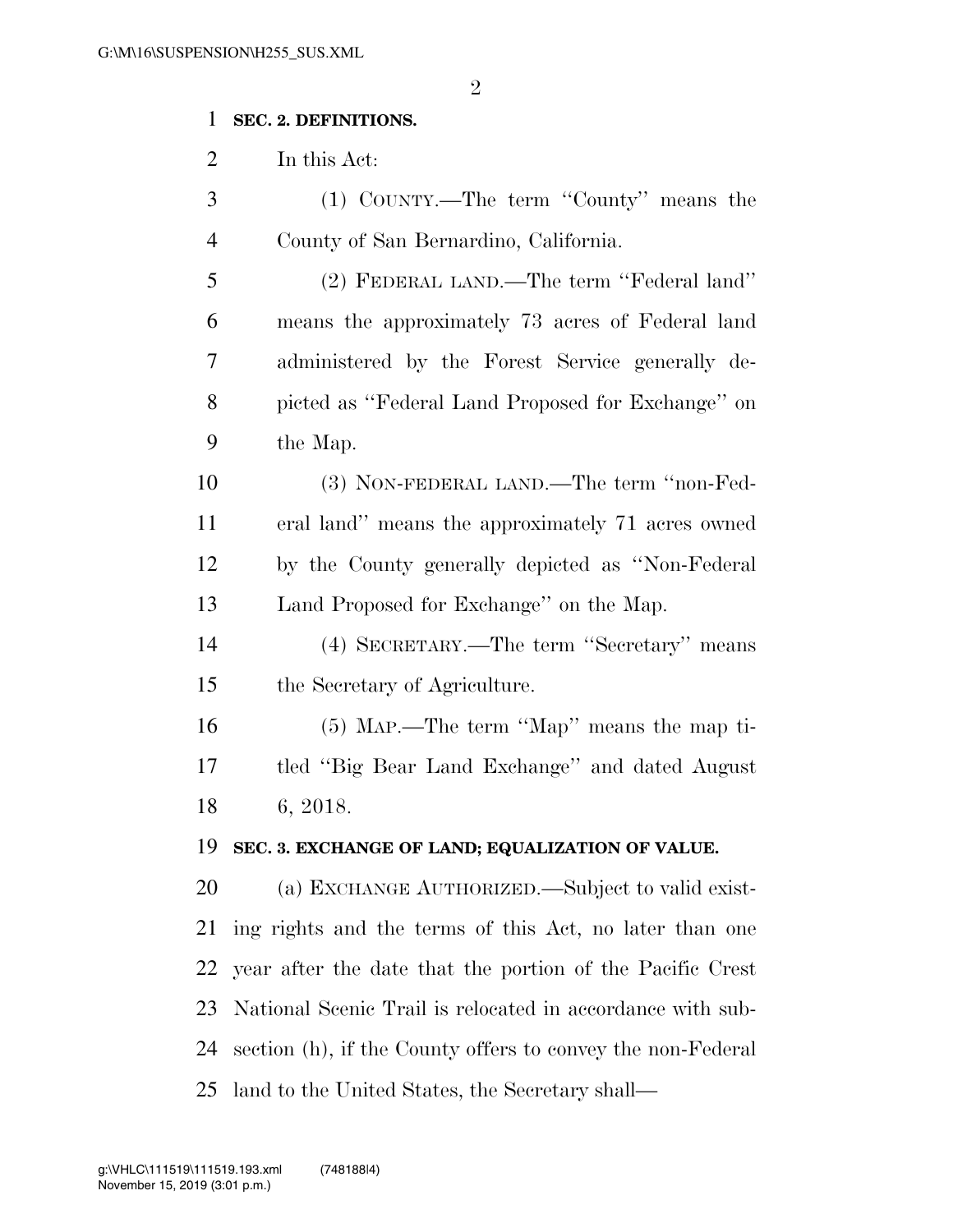(1) convey to the County all right, title, and in- terest of the United States in and to the Federal land; and

 (2) accept from the County a conveyance of all right, title, and interest of the County in and to the non-Federal land.

(b) EQUAL VALUE AND CASH EQUALIZATION.—

8 (1) EQUAL VALUE EXCHANGE.—The land ex- change under this section shall be for equal value, or the values shall be equalized by a cash payment as provided for under this subsection or an adjust- ment in acreage. At the option of the County, any excess value of the non-Federal lands may be consid-ered a gift to the United States.

 (2) EQUALIZATION.—If the value of the Federal land and the non-Federal land to be conveyed in a land exchange under this subsection is not equal, the value may be equalized by—

 (A) making a cash equalization payment to the Secretary or to the owner of the non-Fed- eral land, as appropriate, in accordance with section 206(b) of the Federal Land Policy and Management Act of 1976 (43 U.S.C. 1716(b)); or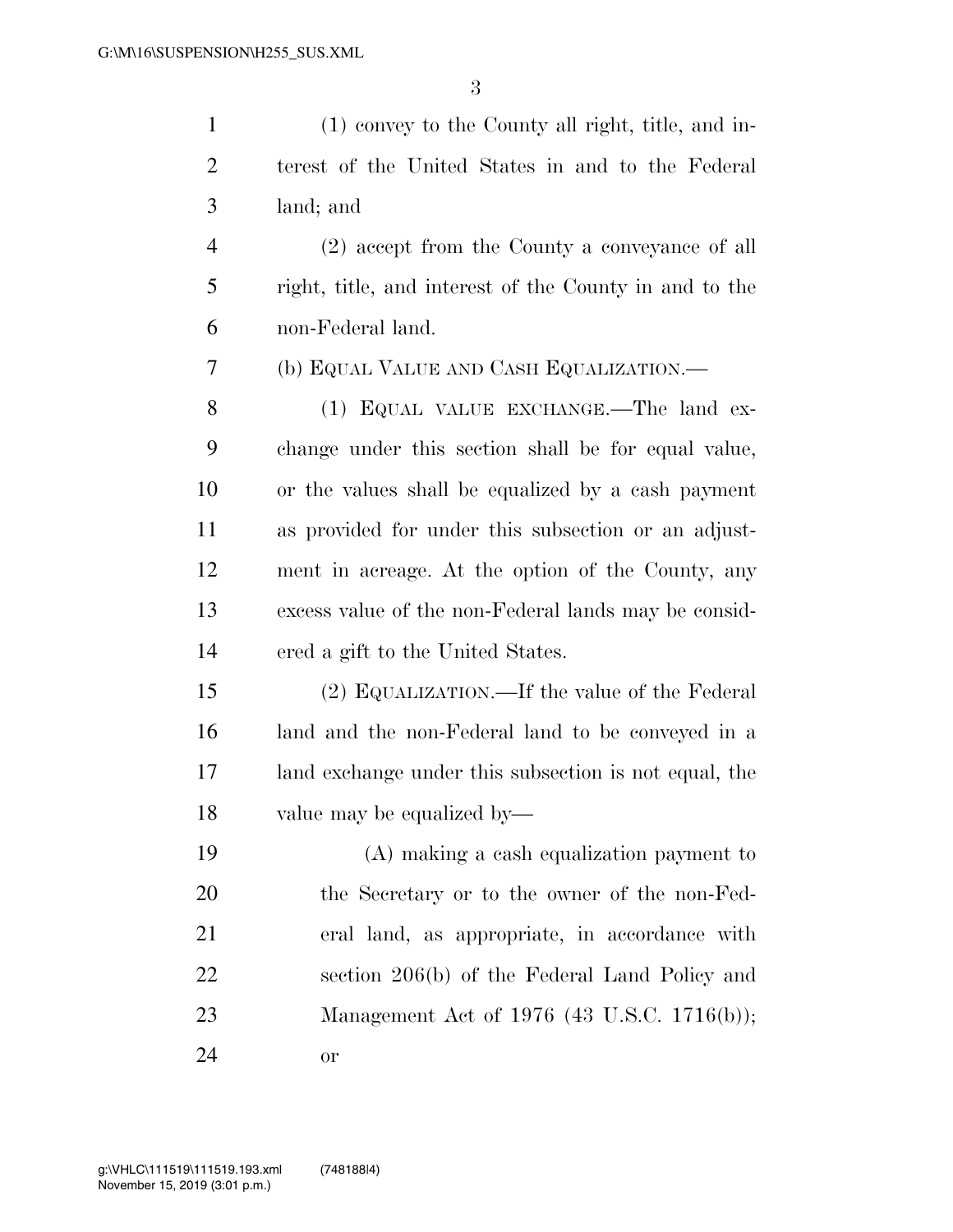(B) reducing the acreage of the Federal land or the non-Federal land to be exchanged, as appropriate.

 (3) DEPOSIT AND USE OF FUNDS RECEIVED FROM COUNTY.—Any cash equalization payment re- ceived by the Secretary under this subsection shall be deposited in the fund established under Public Law 90–171 (16 U.S.C. 484a; commonly known as the ''Sisk Act''). The funds so deposited shall re- main available to the Secretary, until expended, for the acquisition of lands, waters, and interests in land for the San Bernardino National Forest.

 (c) APPRAISAL.—The Secretary shall complete an ap- praisal of the land to be exchanged under subsection (a) in accordance with—

 (1) the Uniform Appraisal Standards for Fed-eral Land Acquisitions; and

 (2) the Uniform Standards of Professional Ap-praisal Practice.

20 (d) TITLE APPROVAL.—Title to the land to be ex- changed under this Act shall be in a format acceptable to the Secretary and the County.

 (e) SURVEY OF NON-FEDERAL LANDS.—Before com- pleting the exchange under this Act, the Secretary shall inspect the non-Federal lands to ensure that the land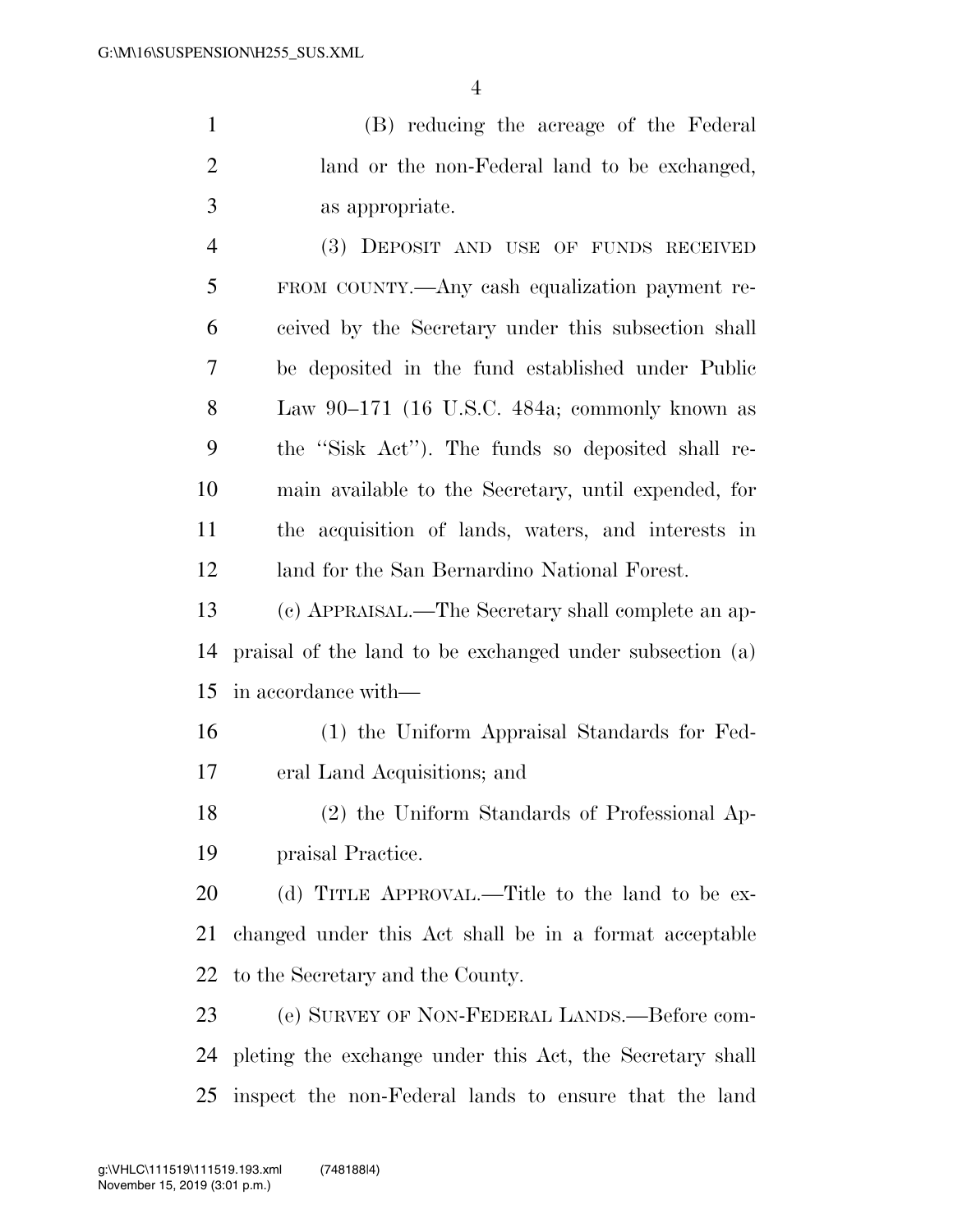meets Federal standards, including hazardous materials and land line surveys.

 (f) COSTS OF CONVEYANCE.—As a condition of con- veyance, any costs related to the exchange under this sec- tion shall be paid by the County. (g) MANAGEMENT OF ACQUIRED LANDS.—The non- Federal land acquired by the Secretary under subsection (a) shall be— (1) added to, and managed as part of, San Bernardino National Forest; and (2) managed in accordance with— (A) the Act of March 1, 1911 (16 U.S.C. 480 et seq.; commonly known as the ''Weeks Act''); and (B) any other laws, including regulations, pertaining to National Forest System lands. (h) PACIFIC CREST NATIONAL SCENIC TRAIL RELO- CATION.—Not later than three years after the date of en- actment of this Act, the Secretary, in accordance with the National Environmental Policy Act of 1969 (42 U.S.C. 4321 et seq.) and other applicable laws (including regula- tions), shall relocate the portion of the Pacific Crest Na- tional Scenic Trail located on the Federal land to— (1) adjacent National Forest System land;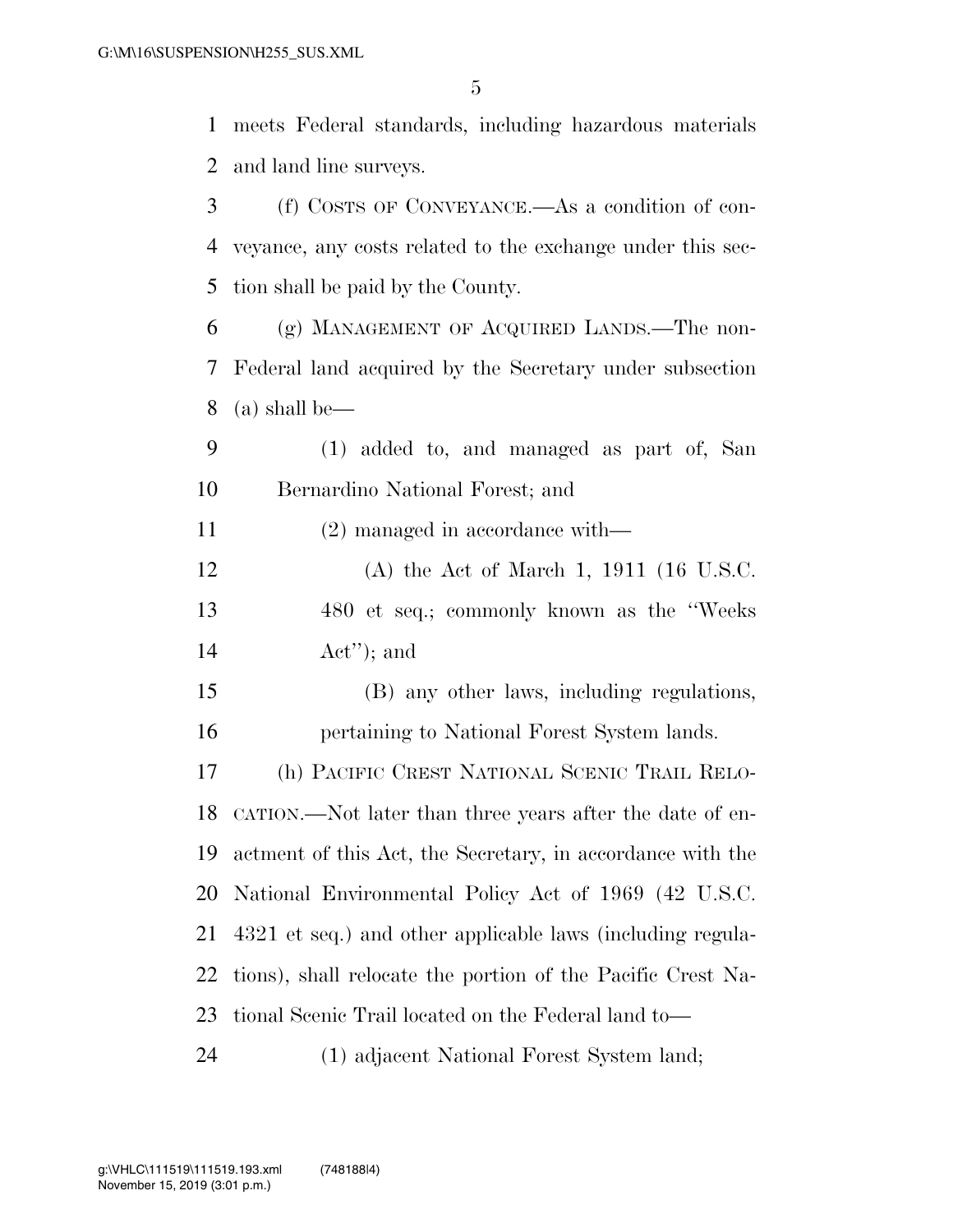(2) land owned by the County, subject to Coun-2 ty approval;

 (3) land within the Federal land, subject to County approval; or

 (4) a combination of paragraphs (1), (2), and 6 (3).

 (i) MAP AND LEGAL DESCRIPTIONS.—As soon as practicable after the date of the enactment of this Act, the Secretary shall finalize a map and legal descriptions of all land to be conveyed under this Act. The Secretary may correct any minor errors in the map or in the legal descriptions. The map and legal descriptions shall be on file and available for public inspection in appropriate of-fices of the Forest Service.

 (j) APPLICABLE LAW.—Section 206 of the Federal Land Policy and Management Act of 1976 (43 U.S.C. 1716) shall apply to the land exchange authorized under subsection (a).

 (k) ADDITIONAL TERMS AND CONDITIONS.—Any conveyance of Federal land under this Act shall be subject to—

22 (1) valid existing rights;

- (2) the terms of this Act; and
- (3) such terms and conditions as the Secretary may require.